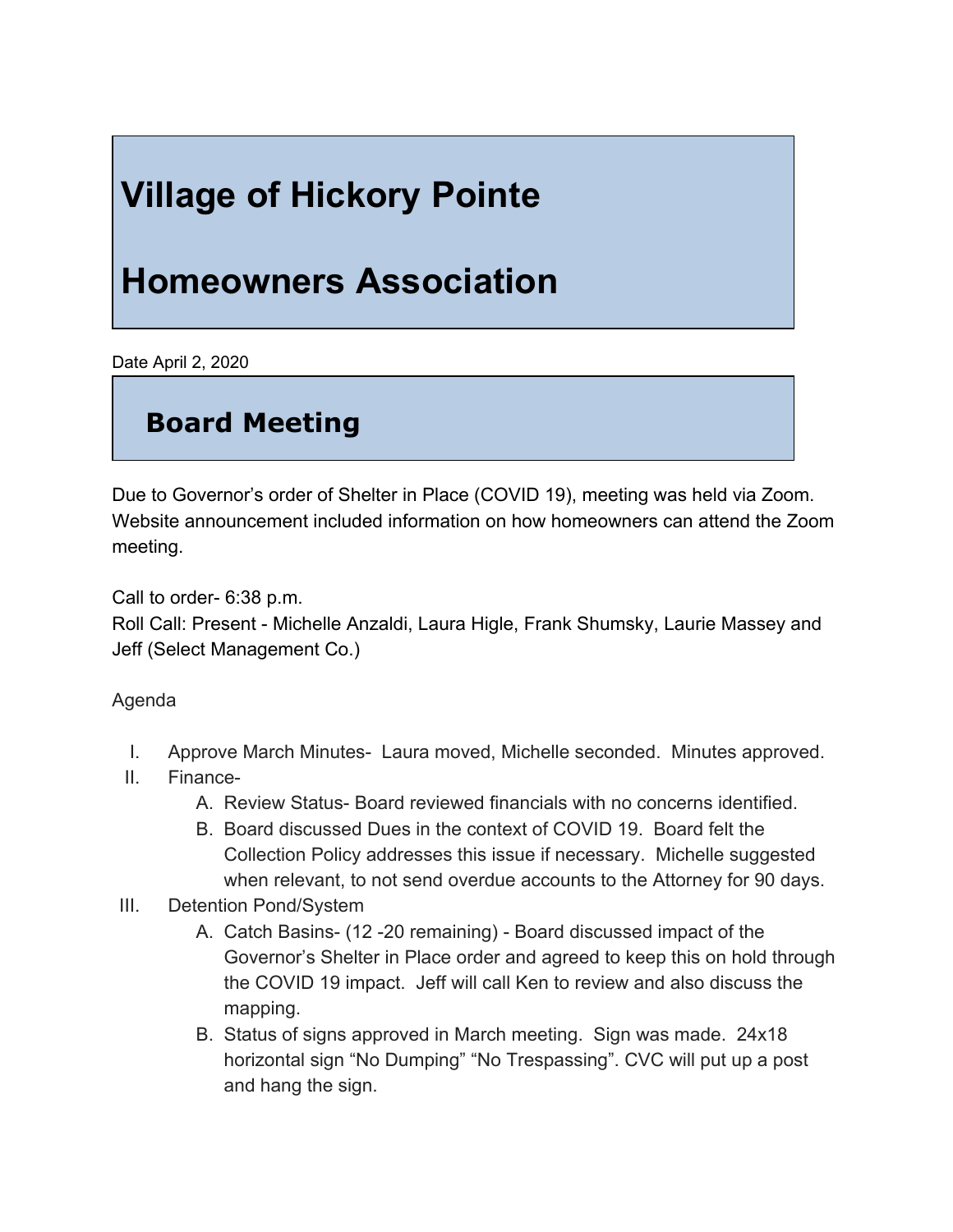- IV. Pool
	- A. Jeff will be getting two quotes to remarcite the pool. Jeff has not yet seen the quotes. Work won't occur until he pulls the cover off of the pool. Jeff will initiate the evaluation and quote.
	- B. Board discussed Public Health Department, impact of COVID 19 and possibility of the pool opening late.
- V. Landscaping
	- A. Laura asked about seeding next to the paths. This will be monitored.
	- B. Other landscaping items/quotes occurring per normal expectations.
- VI. Update on Legal- Collections
	- A. One large collection account has been making regular payments (progress).
	- B. There is one account more than \$800 and ten accounts less than or equal to \$700. 2020 dues may trigger some into collections which will be on hold for 90 days.
- VII. Bylaws Received the revised copy from the attorney. No new information. Michelle will contact Lawyers for conference call.
- VIII. New Business-
	- A. Annual Meeting- Must be postponed due to the Governor's Order prohibiting congregation.
	- B. Meeting will happen when allowed.

### Parking lot:

- 1. Frank's draft of a letter for new homeowners review. (Highlights indicate to check if the letter has these items or refers to where information regarding these items are located.) The welcome letter could include pool rules, by-laws, risk of detention pond, being responsible regarding your dog's feces, location of FAQs, website, shoveling sidewalks, etc.. This will be moved as a project to do after the annual meeting.
- 2. Frank requested we evaluate killing mosquitoes in the pond. Frank will make a proposal. Probably will do this in the spring.
- 3. Pond "status" was reviewed and a field assessment was conducted for plants and species (both native and invasive). Board is not clear what next steps should be, could be or priorities. Costs are a concern as well. Tabling this until someone is willing to take up this project.
- 4. Sign replacement to be followed up on based on costs and priorities.
- 5. Increase in trees in our community.